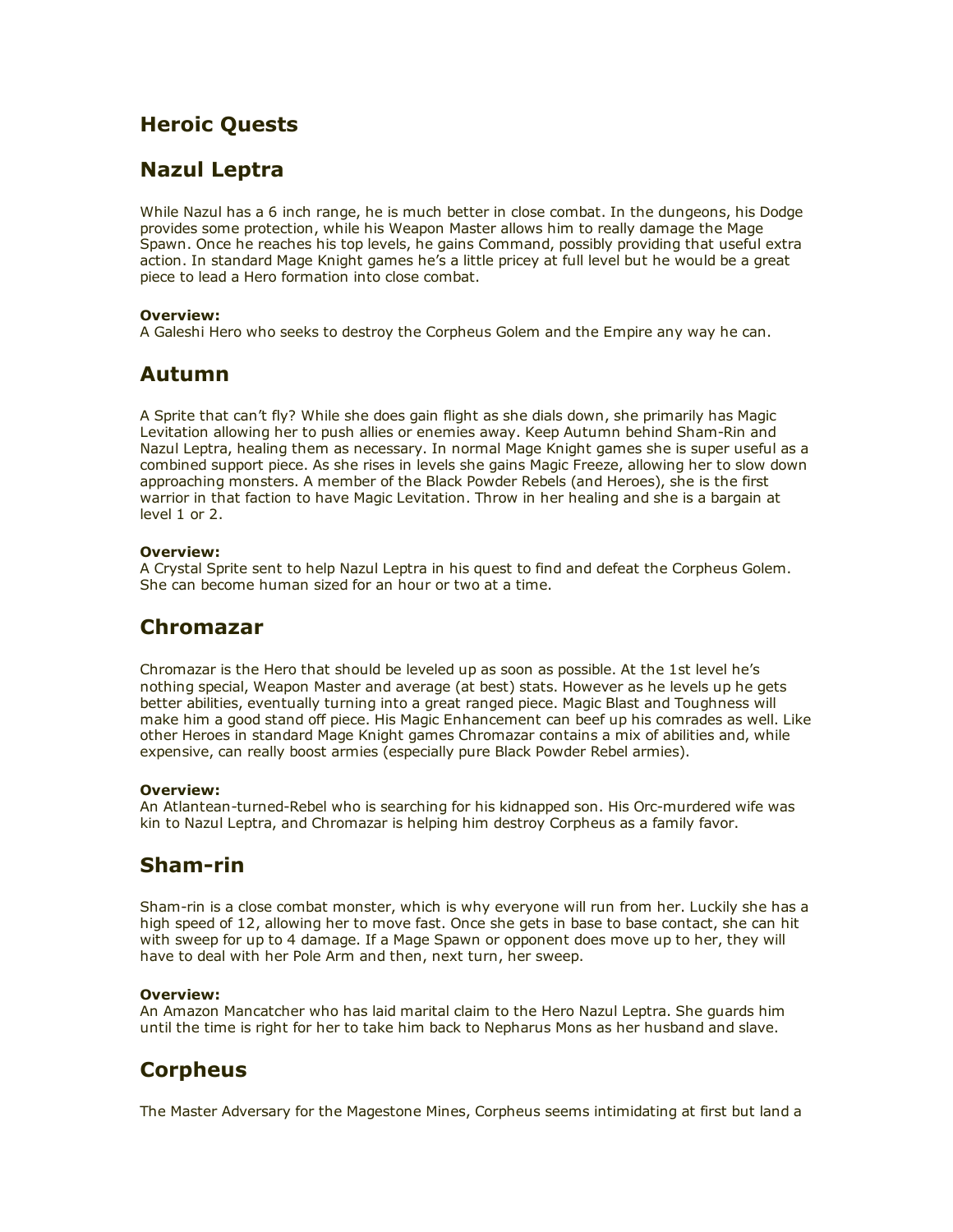couple of good hits on him and he crumbles. As a Dungeons monster, Corpheus is best handled by close combat swarms. One or two good hits will slow him down, and bring him to his knees. In a standard Mage Knight game Corpheus can be deadly. With a 10 inch bound and a 12 inch range, Corpheus can hit a target 22 inches away! Swarms are still Corpheus' weak spot, and he can be taken apart by a couple of good ranged hits. Don't let Corpheus' long range intimidate you, he still has to come to your army to hit, and unless he pushes he'll have to wait a turn before running for cover.

#### Overview:

The Master Adversary of the Scythrian mines. The Black Powder Rebels failed to destroy this new Magic Resistance Golem, and the Atlanteans have begun to produce these Golems in limited quantities.

## Jess Blacklock

Front line attacker or rear line defense is the first question some ask when they see the stats on this Fanged Gunslinger. Forget about defense, this guy is front line all the way. Spend the 62 pts. to get this guy to 4th level and you have an attacker that can get into cover on turn one without risk. Having put Blacklock in cover, his Limited Invisibility allows his player to have a gun emplacement that can wound small formations of attackers or critically wound powerful single figures. Having just divided the terrain to their advantage, Blacklock's player can then bring heavier and slower pieces into position. Choosing where to fight is half the battle. Jess Blacklock allows a player to do exactly that.

#### Overview:

A Khamsin Gunslinger who was rescued at the nick of death by Arista's vampirism spell. Seen as the leader of the Black Blades.

## **Astrus**

Ever wanted a reasonable pointed healer that can kick-butt in combat? Astrus is exactly that. Get this Corrupted Priest at 4th level for 44 points and you quite possibly have one of the most versitile pieces in the MK universe. A Toughness of 17 allows this unholy man to take a punch while he is more than capable to give one with an attack of 11 and a damage of 3. A flight range of 11 allows Astrus to go almost anywhere he wishes. Now, step back and realize you have the only Necromancer in the MK universe with Healing. Then, throw in a damage of 3 and you have a Necromancer that can protect himself and bring back your men and heroes from the dead and heal them himself. Astrus definitely kicks butt!

### Overview:

Lover to Arista, the Nightwitch that Captain Salidar captured and killed.

## Sunbane

A Troll Gunner that went over to the "darkside", Sunbane is anyone's bane if you're on the wrong end of his gun. Get this Troll at 3rd level for 43 pts. and you've a great price for a range 10, 4 damage, flame/lightening attack. The only other pieces remotely approaching this in Mage Knight are the Solanavi Striker and the Great Fire Dragon. I don't see a need for more discussion on how great a deal Sunbane is.

#### Overview:

A Troll unlucky enough to be born on the lunar eclipse, which by custom doomed him to a life of darkness and hardship. Became a Troll Gunner after the Oracles brought him to Rokos for training. But when his Necromantic talents flared, he ended up under Arista's tutelage.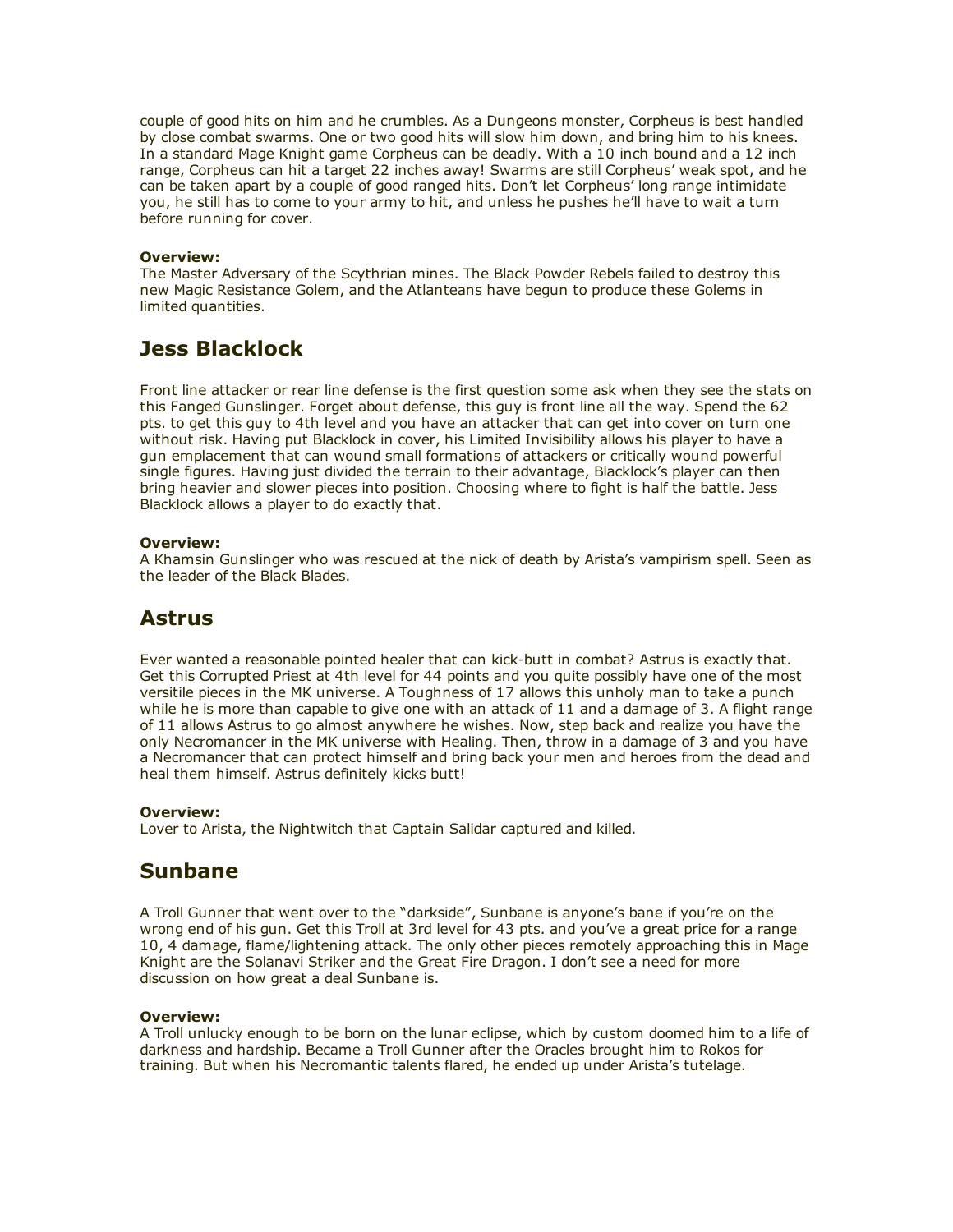# Erlin Boltripper

Boltripper is a dungeon specialist. Take Boltripper at 2nd level, back him up with some fighters and you use this top notch thief to grab the goodies, power up and get out with the gold.

#### Overview:

A Dwarf with a passion for mechanical devices. Rescued from a Magestone mine by Jess Blacklock; has worked with the undead Gunslinger ever since.

# Captain Salidar

Valued at 128 points Salidar is truly a master adversary and is capable of taking on your average dungeon diving party without breaking a sweat. Using his skills and abilities to move dungeon denizens into combat with a heroic party, Salidar can then magic blast the heroes with an incredible 10 range & 14 attack. His 18 defense makes Salidar equally tough to handle in direct combat. Though he is incredible with his abilities a pure Dwarven party should feel confident in winning vs. Captain Salidar.

#### Overview:

The Elven turncoat Master Adversary, commander of the Callius sky-citadel. Captain Salidar captures, tortures and executes Rebels and Elves of all kinds as often as he can and has a personal disgust for Dwarves. He is revered as a hero of the Empire.

## **Conquest**

## Khumeret of Caero

#### Overview:

A human armed with a Magestone crossbow and riding a League Unicorn. Khumeret earned the respect of the Mysteries of the Glade after putting himself at risk with Sect forces near the Wylden Plateau. Khumeret is one of the few males to have seen the Emerald Glade and lived.

# Therenody

#### Overview:

A Wylden Elf who rides a black unicorn; a Sect champion and a fearful commander. Therenody went over to the Sect in the hope of gaining immortality and great Necromantic power. Not originally an Elemental wizard, so she hasn't been driven mad.

## Snake

### Overview:

A Shyft who acts as an intermediary between the Shyft and the Orc tribes of the Fist. Snake has become a hero among the Orc Raiders for his bloodthirsty hatred for all humans and Elves.

## Whisper

#### Overview:

A Shyft who rides an undead snake into battle and never speaks above a hiss or whisper. The Sect has experimented on Whisper to see if the Shyft could be transformed into Vampires. The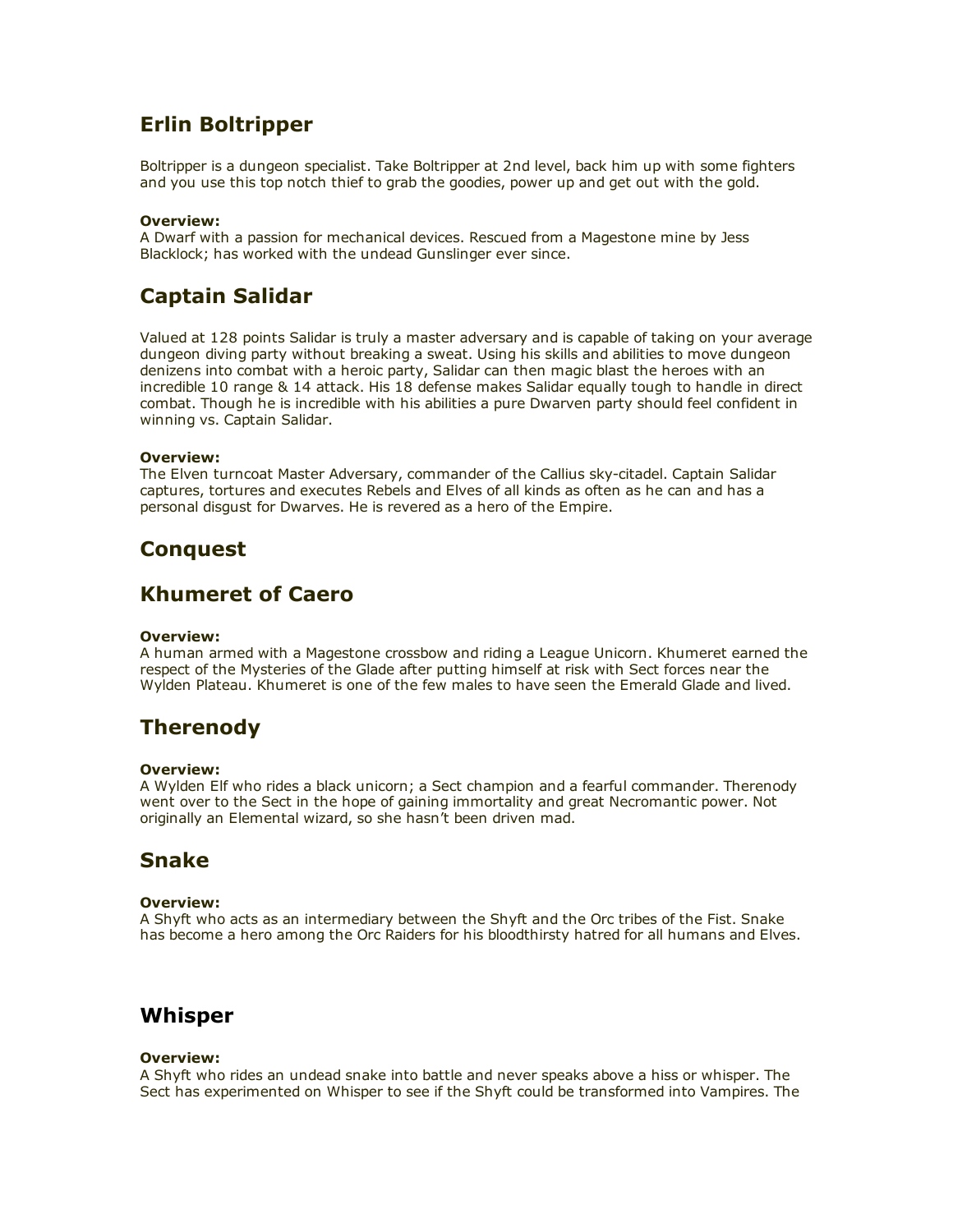experiment worked, but not in the way the Sect Necromancers expected.

## **Bakus**

### Overview:

A Krugg who is renowned for finding ingenious ways of breaching castle defenses. The Atlantis Guild treats and pays Bakus just like any other warlord, though they don't assign him tasks that would take him into the interior of the Empire.

# Moggran Nephret

#### Overview:

Moggran has been recruited by the Knights Immortal to act as an agent and scout in the lowlands controlled by the Sect and Wylden Elves.

# Varex Swordbreaker

#### Overview:

Galeshi who fought with the Orcs and learned a thing or two about using his anger as a weapon. Varex wants vengeance against the Atlanteans, as he believes that they somehow orchestrated the sand-plague that wiped out the Galeshi's prized horses.

## Winter

#### Overview:

A Galeshi who rides a Mechanical Ram. Winter came to the Knights Immortal to follow his true calling and fight for a cause larger than that of his own people. Winter, who has never been allowed into the Rivvenheims, receives his orders by High Elven courier.

# Atlantis Guild Ram

### Play Tips for the Ram

Ram 'em, and then smack 'em with the passenger! Do this by lining up your target exactly on the border of your front and side arcs. This Ram is durable, but it doesn't inflict too much damage by itself, so supply it with a strong passenger who can dish it out. Consider using a character with Sweep like the Minotaur Warrior, since Sweep hits everyone touching the Ram's back or side arcs!

#### Overview:

A chariot pulled by a drehj, an Atlantean beast of burden with a mean, fearsome temper. Drehj are hardy, but they smell foul.

### Description:

This fully painted Chariot will make a fantastic addition to any miniature collector's game table. For Mage Knight players, the Atlanean Ram is a necessity adding mobility, versatility, and power to their army. MK Chariots transport powerful figures across the game board, freeing turns for combat! The Chariot also brings a new special ability to Mage Knight, RAM!

# Knights Immortal Charger

The Knights Immortal Chariot is a strong attacker in 200-point games. This is because the chariot can move 10 inches and attack twice while using only two actions. The chariot moves forward with the front section, coming into base contact with an enemy on the right or left, and then attacks with a side section of the chariot--and with the passenger.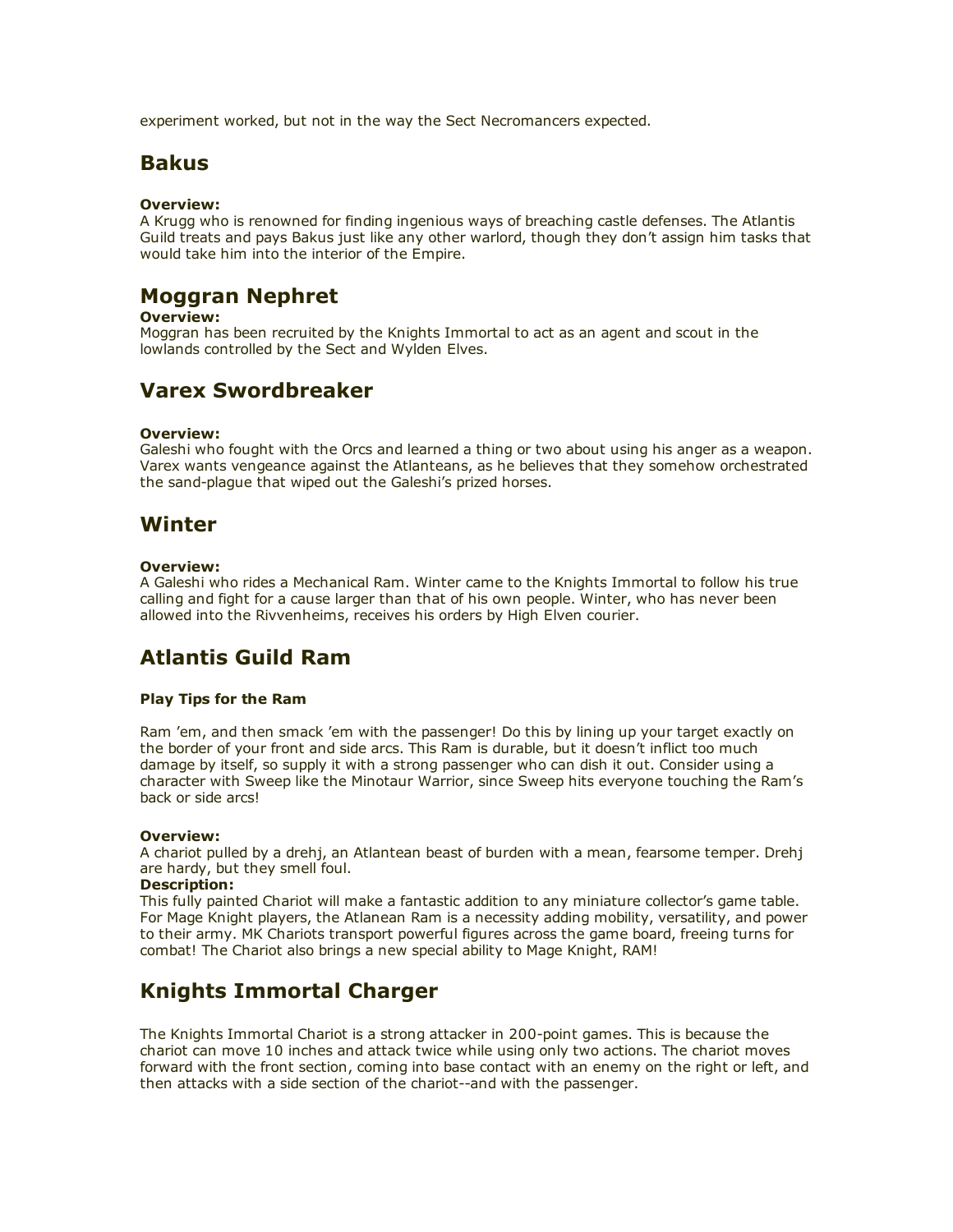#### Overview:

A chariot pulled by a feisty, hot-tempered horse that likes to bite. The horse, through careful breeding by High Elven stablemasters, has no external ear cartilage.

#### Description:

Quick as lightning, the Knights Immortal Charger streaks across the field of battle faster than any other Mage Knight chariot! The Charger will take your most powerful warrior, the Paladin Prince for example, across the table in the blink of an eye. Aided by the special ability Quickness, the Knights Immortal, guardians of the Sturnmonts Mountains, now possess a level of mobility previously unseen in Mage Knight. In the battle for tabletop advantage, this model is supreme! This fully painted chariot will make a fantastic addition to a gamer's table.

The Knights Immortal Charger will be packaged in a clear blister on a card similar to previously released single figures from WizKids.

The Knights Immortal Charger will be available the third week of November 2001.

## War Wagon

Choose a cost-efficient passenger that packs a wallop, like a Nightstalker or Tribal Brute. Then charge your opponent's best figure for 5 damage. If you position the War Wagon on the border of its front and side arcs, the passenger can follow up with a close combat attack on the same target! This works best in big games, when you can use extra actions to set up your Wagon's charge.

#### Description:

The limited edition Mage Knight Chariot series allows MK figures to move across the battlefield in style, and with speed. The chariot has four combat dials that represent various components of the chariot. In addition, characters can mount and dismount the chariot during play, effectively moving and attacking in the same turn.

## Great Fire Dragon

### Play Tips for the Great Fire Dragon

No matter what age version you're using, Magic Enhancement can make the Fire Dragon the most destructive force on the battlefield. Run forward a cheap enhancer (or more than one), like the Elite Surok Apprentice, and then fly the Dragon ahead into range of your opponents while touching the enhancer with your front arc. Then use your Dragon's front action to direct a Flame/Lightning attack at your enemy's formations--with enhancement!

### Overview:

Elemental Dragon that breathes great gouts of fire. Frequently found near the greater mountains of the Land. Dragons are not "intelligent." They recognize the Elemental League as an ally of the Land, but they do not cast spells, hold conversations or send Heroes on quests.

## Polar Ice Dragon

#### Play Tips for the Polar Ice Dragon

Use the Polar Ice Dragon in huge games to freeze multiple enemy Uniques in the same turn. Be sure you have enough units to strike the finishing blow once the Dragon has frozen your foes. As with all dragons, don't hesitate to push it, especially when you have a chance to freeze a lot of figures.

#### Overview:

A Dragon that lives in the ice caves of the northern mountains. They recognize the Elemental League as an ally of the Land, but they do not cast spells, hold conversations or send Heroes on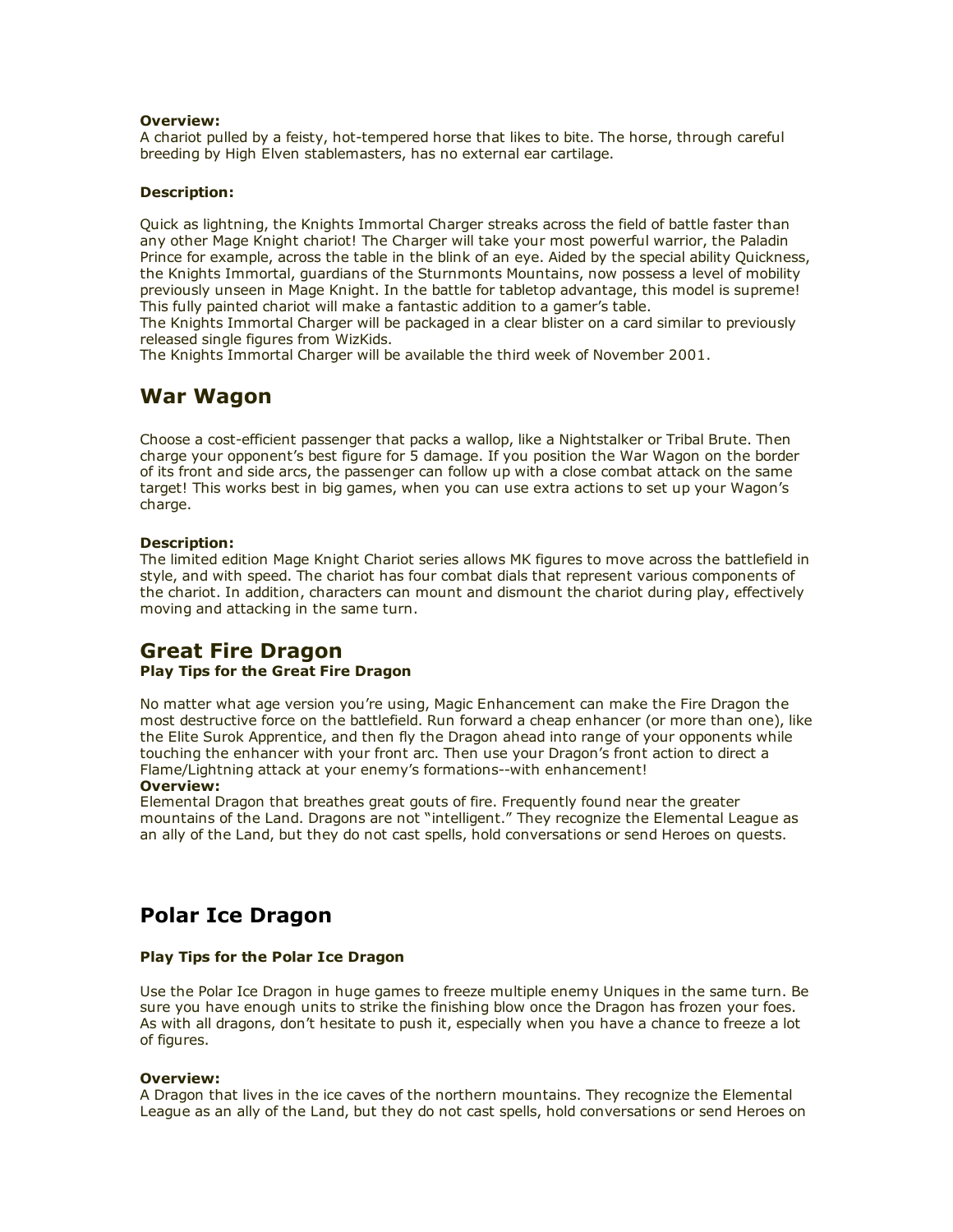#### quests. Description:

The newest winged monstrosity from WizKids will freeze warriors in their tracks! The Polar Ice Dragon has four combat dials like other Mage Knight Dragons. This highly detailed, masterfully sculpted miniature is usable in any miniatures game, but will wreck havoc in Mage Knight! The Polar Ice Dragon introduces a new special ability-Magic Freeze! With this ability, the Dragon can "inflict" a movement token on his targets, effectively slowing their actions in the game. The Polar Ice Dragon is allied with the Elemental League and will have a variable starting point cost allowing players to deploy a young, adult, or ancient Polar Ice Dragon.

# Venomous Shadow Dragon

### Play Tips for the VSD

As the ultimate melee monster, the Venomous Shadow Dragon is best used to take out the strongest figure your enemy has. Use hindering terrain to close unscathed, and then fly in and attack with your ultra-powerful front arc before your opponent can get a shot in. If you can, put the borderline of the front and side arcs on your opponent, and you'll be able to attack with both sections. Use fodder to keep your flanks clear.

#### Overview:

A Dragon from the region of the Black Lake; currently an Elemental ally. Dragons are not "intelligent." They recognize the Elemental League as an ally of the Land, but they do not cast spells, converse with wizards or send Heroes on quests.

**Description:** The limited-edition dragon series gives a new dimension to the Mage Knight game. A larger base with four combat dials gives statistics to the dragon's head, tail and both wings. Though the dragon will be the biggest piece on any playing field, its significant power is offset by movement restrictions that make this character balanced within the game. Three different point values allow the players to fled the dragon in both small and large groups. Characterized by the ability to move with stealth, the Venomous Shadow Dragon can attack with a bite from the front and flank. Also, the Venomous Shadow Dragon possesses a new special ability, Venom, making it even more hazardous for enemy troops to engage this Dragon in close combat!

# Radiant Light Dragon

### Description:

The Radiant Light Dragon is a fantastically detailed, colossal figure fit for display in any miniatures collection. It is the fourth in the widely acclaimed series of limited-edition dragons from WizKids.

The Radiant Light Dragon is for use in large Mage Knight armies, allowing allied figures to advance into battle using this Dragon's vast defensive values, and benefit from the healing celestial light that emanates from this Dragon's gaze. The Dragon will still pack a vicious punch with a strong ranged attack. The Radiant Light Dragon is allied with the Elemental League and has a variable starting point value, allowing players to deploy a young, adult, or ancient Radiant Light Dragon.

This is the last dragon WizKids is planning to release until the second half of 2002.

# Dwarven Steam Behemoth

With its 12-inch range, the Behemoth can get the first shot at other multidial figures. That said, given its slow speed, the Behemoth is easily swarmed. Soften enemy hordes with explosive damage, and be sure to play this Tank with many supporting figures to make sure it doesn't have to take on too many pieces at once. With its incredible durability, the Behemoth will survive as long as it can keep its opponents down to a manageable number.

### Description: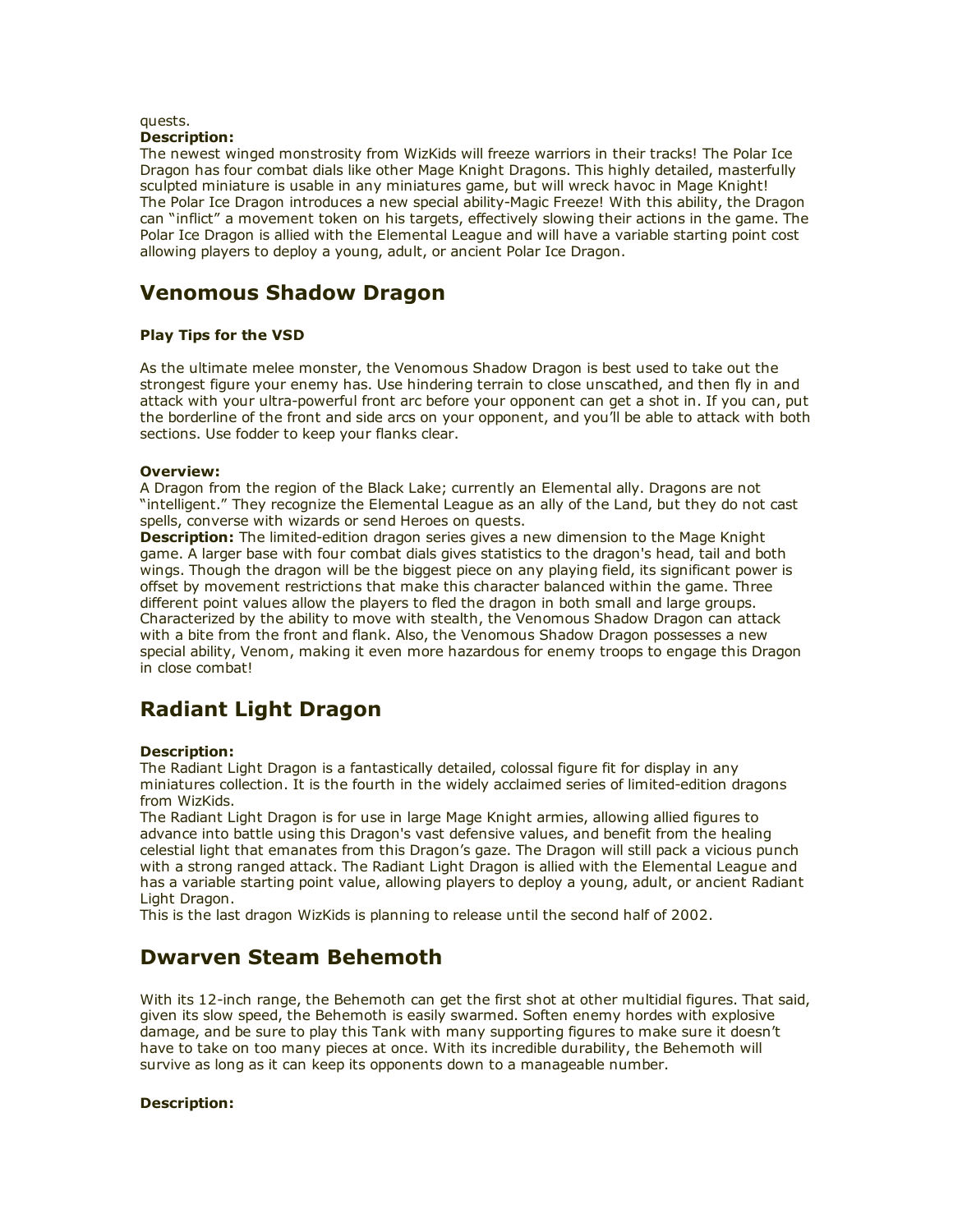Hello firepower! This massive war machine brings unparalleled mechanical might to the cause championed by the Black Powder Rebels, the unruly upstarts that sparked a revolution in the Mage Knight universe! This giant, imposing, spikey contraption is designed to roll over oppressors from any faction, and blow up the minions of tyranny with its enormous main gun! The Black Powder Rebel Tank is one of the most dynamic pieces produced by WizKids to date. This turreted death machine is a perfect piece to field in any mechanized miniatures army.

# The Fist of Tezla

### Game Play Tips for the Fist of Tezla

Like the Fire Dragon, the Fist of Tezla can wreak enormous damage using Magic Enhancement with its Flame/Lightning―run forward an enhancer, move the Fist forward, touch the enhancer and fire. Smart players will put the enhancer on the exact border of the Fist's front and side arcs so it can enhance the Flame/Lightning on both sections.

#### Overview:

A monstrous Atlantean Golem without need for crew or command―it kills on the psychic orders of its master. Levitates a few feet above the ground, supported by valuable pieces of Magestone. Description:

This brilliantly painted, highly detailed miniature raises the bar for miniatures and miniature games everywhere! Hobbyists and collectors will find the Limited-Edition Atlantis tank to be the perfect centerpiece of their collection or the flagship of their army. Useable in larger Mage Knight battles, the "Fist of Tezla" has five points of articulation and "hovers" atop clear plastic posts that attach it to its combat base. In game play, the Fist of Tezla is overwhelmingly powerful with a wealth of Mage Knight special abilities including Flight, Flame Lightning, Invulnerability and Pierce! It is also has variable starting point costs allowing players to deploy a light or heavy version of the Fist. As they reclaim their position of supremacy, watch for Guild armies to use their new tank to ruthlessly crush rebellions and destroy their many enemies!

## Titans

### **Description**

Forward! Take down the walls! Tear up the tower! These Mage Knight figures and game aids are for the new, large-scale Mage Knight Conquest game and are especially useful for full-frontal castle assaults. This set includes the four popular pieces of siege equipment from the Mage Knight Conquest pack: Ballista, Mortar, Cannon, and Catapult. As with all Mage Knight figures, these are fully painted and assembled…ready to play! Also included are 15 large formation movement markers and 30 movement tokens that make it easier to keep track of individual unit actions in games, and two ladders that Mage Knight figures can use for scaling walls while laying siege to Mage Knight Castle pieces. This set will make Conquest games or any game including the Mage Knight Castle even more visually impressive.

### **Description**

Complete rules for playing large-scale Mage Knight battles packaged with pieces of siege equipment! Now you can play Mage Knight games with armies running from hundreds of points per side to truly epic games of thousands of points! Mage Knight's rules were designed for smaller armies of only a few hundred points. Now, Mage Knight Conquest introduces rules engineered to make huge battles faster and easier to run. Also includes tournament structure outline, 28 pages of scenarios, campaign rules, and optional rules. Specially constructed Mage Knight Siege Equipment is included with the book.

# Living Ballista

Artillery Peice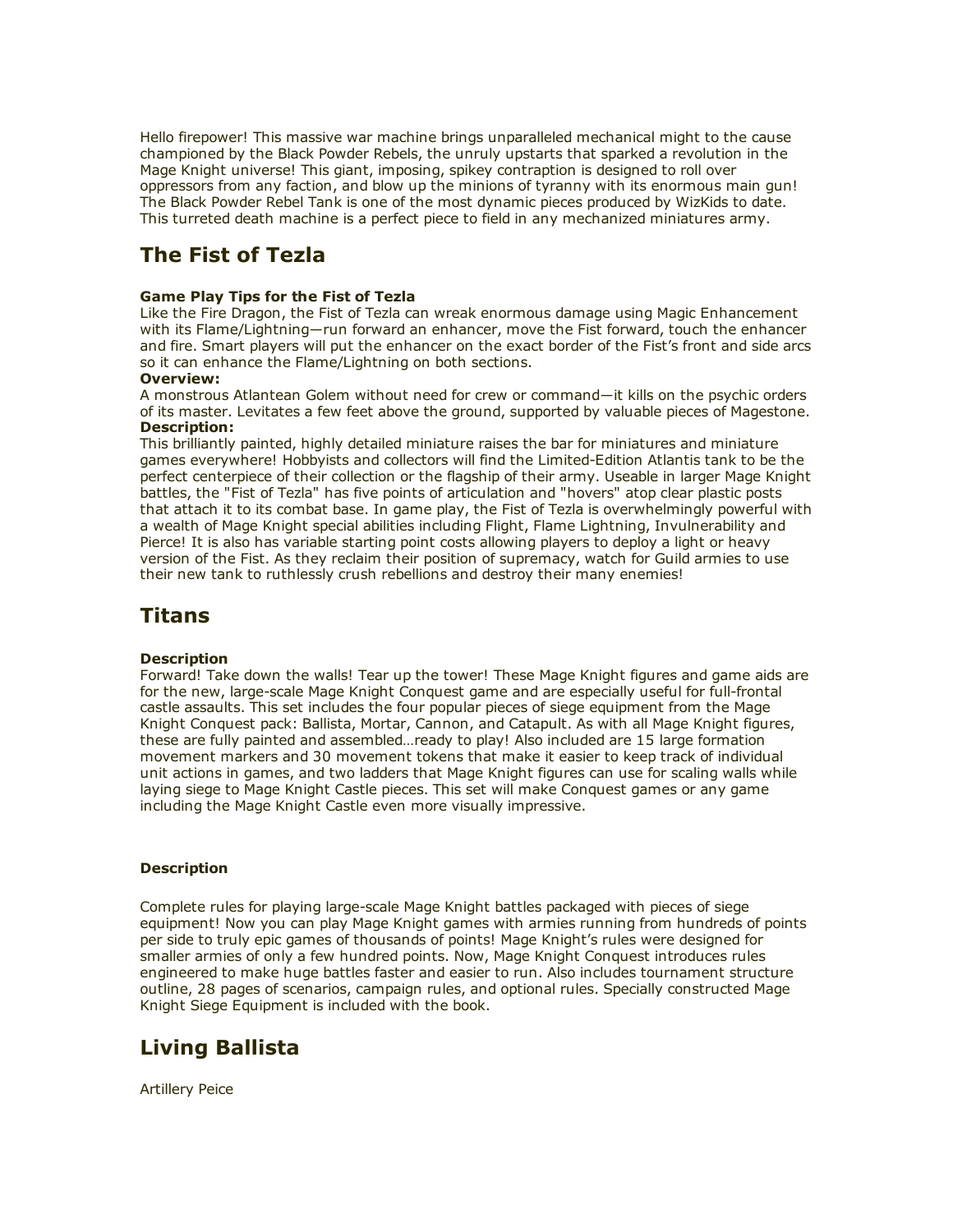## Stonethrower

Artillery Peice

## Cannon

Artillery Peice

### Mortar

Artillery Peice

# Iron Rain Hill Giant

### **Description**

The Hill Giant is the first Mage Knight Titan, large single-base creatures for use in Mage Knight and Mage Knight Conquest games. This incredibly detailed monster is 4½" tall and has surly dwarven gunners mounted on his shoulders for deadly ranged attacks. The three dwarven gunners also make this one of the coolest fantasy monsters ever offered. Th their ranged attacks don't cut down your opponents, the giant's axe will!

As a Titan this figure falls between regular Mage Knight pieces and the tanks and dragons. It's incredibly effective in regular games, in Conquest games, and against Mage Knight Castle pieces. As with all Mage Knight figures, it is fully painted and assembled.

Basic rules for Mage Knight Conquest are available online now for free downloading on this site. Additional rules for Titans and their inclusion in MK Conquest games are included in Mage Knight Conquest.

# Doom Blade Orc Cyclops

Playtip: The Orc Cyclops is not the speedest guy on the field, but when he is finally within striking range, he can really lay on the damage. Using the Titan two action ability, rush the Orc Cyclops up, ramming a group of opposing units. With his second action attack with his huge 270 degree arc and 8 Damage! That's 9 possible damage for 2 actions, not a bad deal.

**Overview:** A huge Orc-like creature that fights alongside its Raider cousins. A great big bully that likes eating live prey.

### **Description**

Drawn to the terrible conflicts in the Land like a dragon to a fine jewel, the first Doom Blade Orc Cyclops strode out of the mysterious mountains to the north, driving the Orcs of the Fist before him. Over time the Orcs convinced the terrible beast and its brethren that more entertaining prey could be found to the south. Now, these monstrous creatures fight at the side of the Orcs, ravaging and pillaging wherever the hordes may wander. The Mage Knight Conquest: Doom Blade Orc Cyclops is the perfect centerpiece for a large Orc Raider army, or for any warlord looking to add serious power to their offense.

As a Titan this figure falls between regular Mage Knight pieces and the tanks and dragons. It's incredibly effective in regular games, in Conquest games, and against Mage Knight Castle pieces. As with all Mage Knight figures, it is fully painted and assembled.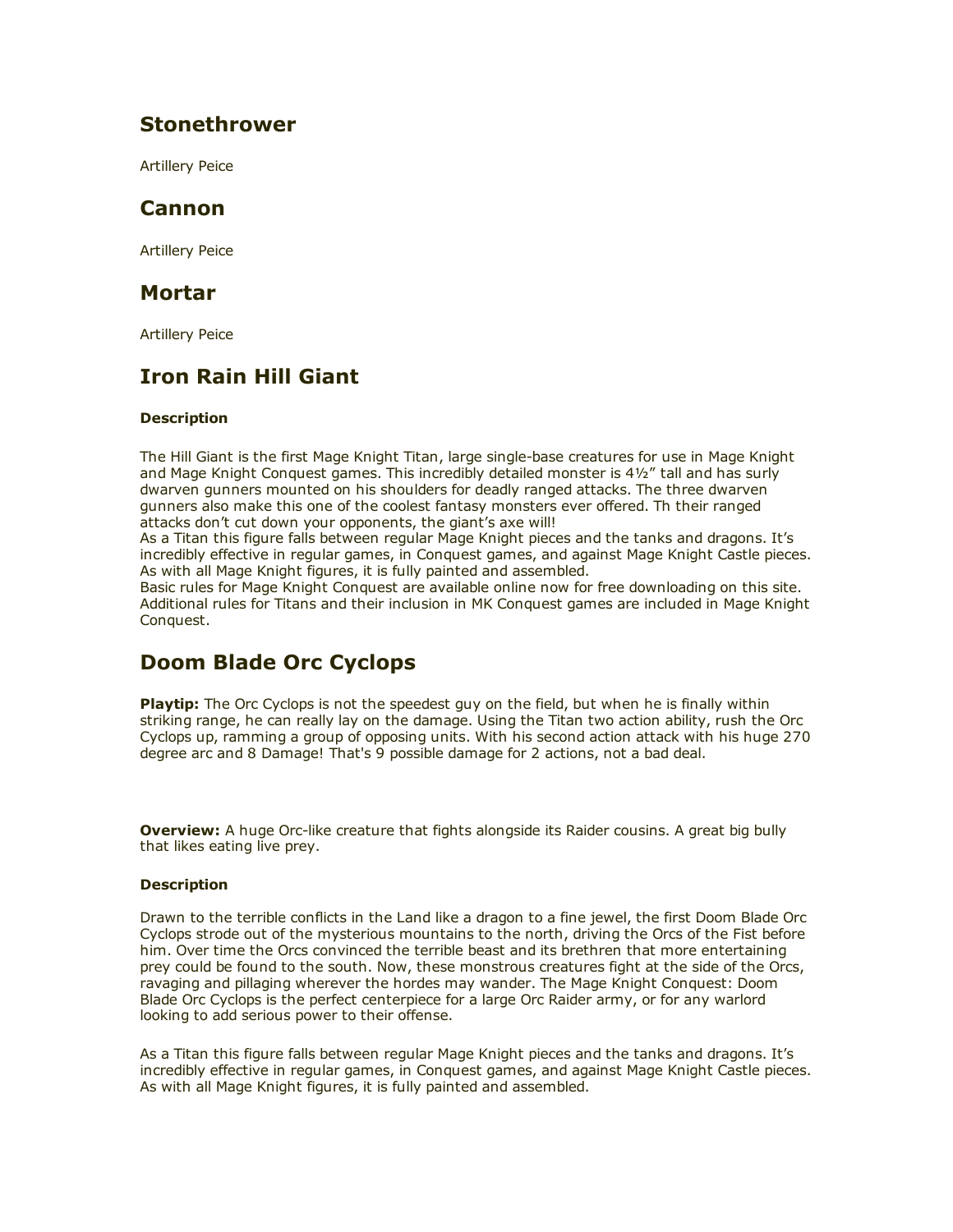Basic rules for Mage Knight Conquest are available online now for free downloading at www.mageknight.com. Additional rules for Titans and their inclusion in MK Conquest games are included in Mage Knight Conquest (WZK800), now available.

# Skyguard Griffon

Born in a rookery high in the Rivvenheim Mountains and magically enhanced to serve as a warrior to surpass all others, the Skyguard Griffon can cover vast distances and challenge any opponent. Its fearsome claws will tear into Atlantean and Revolutionary alike, and the beat of its wings will herald the coming of justice in the farthest reaches of the Land!

The Skyguard Griffon is the perfect centerpiece for any warlord looking to add the power of claw and wing to his or her army. Not only does the Griffon look great, but as a titan it is also one of the most versatile and powerful warriors in any army. This package contains complete rules for using titans in the Mage Knight® game. The Skyguard Griffon is compatible with all other Mage Knight warriors.

# Spirit Eidolon Solonavi Celestial

**Overview:** Called into being by the most powerful Solonavi, the awesome Spirit Eidolon Celestial is created when a Solonavi channels the power of its elements – destruction, torment, and vengeance – into physical form. While most of these "Celestials" are used to inspire fear and ensure loyalty among those kings and warlords who owe favors to their Solonavi masters, there are a few of these powerful beings that command the very covens that created them in the first place.

### Description:

Many favors have been asked of the Solonavi by warlords and generals across the Land. Now the Solonavi are calling in their debts, and the Spirit Eidolon is making sure that all favors owed are repaid in full.

The Spirit Ediolon Solonavi Celestial is the perfect centerpiece for a Solonavi army, or for any warlord looking to add serious power to his or her offense. Using the Mage Knight Titan rules, the Spirit Eidolon is well-equipped to serve in a variety of functions as part of any Mage Knight army. This figure is completely compatible with all other Mage Knight figures. The Solonavi Celestial has thee different point values. The young Solonavi is 266 points, the Mature Solanavi is 358 points and the Ancient Solnavi weighs in at 414 points!

# Gilgarsh

### **Description**

The doors shook and rattled, but held against the attacking forces. Lord Maakha knew his troops would fight to the death and that the keep was strong enough to withstand such attacks indefinitely. This large, highly detailed, fully painted Keep measuring  $5\frac{1}{4}$ "L x  $5\frac{1}{4}$ "W x 6  $3/8$ "H that includes two working doors and a unique Lord Maakha figure. The Keep is perfect for any adventure or miniatures game, but made with Mage Knight combat dials built in to keep track of damage and abilities. The Keep can be used with the rest of the Mage Knight Castle pieces to construct fantastic castles and other fortifications. Now you can create Mage Knight scenarios that include buildings―and let the gatehouse keep track of the damage for you! The Mage Knight Castle Keep is a great addition to small or large-scale Mage Knight games.

#### **Description**

A huge, beautifully sculpted, fully painted gatehouse standing 7" tall that includes a working gate and portcullis. The gatehouse is perfect for any adventure or miniatures game, but made